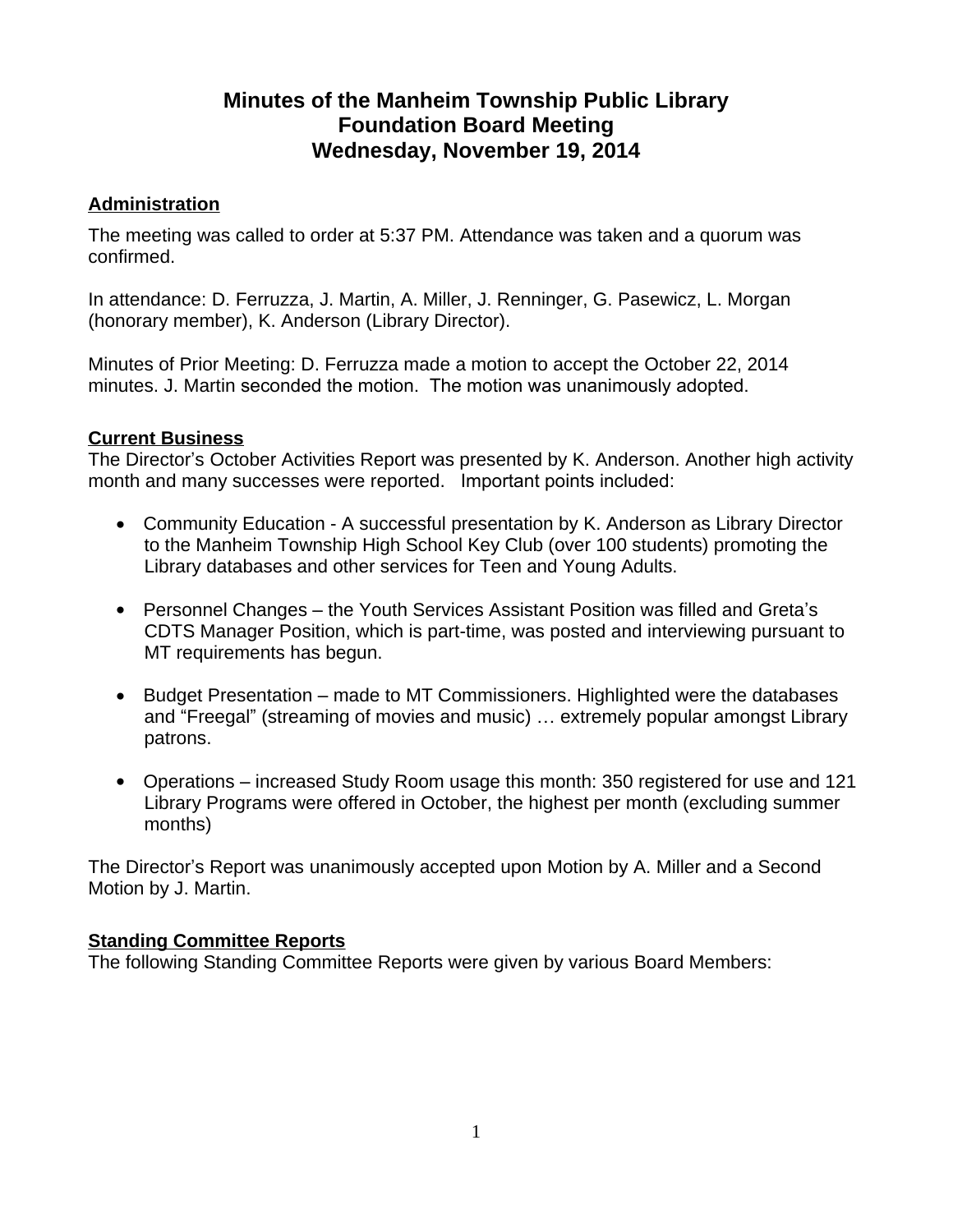- Facilities awaiting installation of improved lighting control system and repairs to Staff restroom dryer.
- Friends Group Friends Representative not in attendance, however, D. Ferruzza commented on the superior operations of the Tuesday morning book cataloging and pricing by 12-15 Friends Group volunteers. A. Miller reported on the intent of Friends Group Organizers (Mary Jo Schimineck and Linda Berger) to meet in January with two new volunteers (Shannon Weltner and Beth Wolfe) who are exploring possibility of assuming Annual Book Sale Co-Chair Positions.
- Personnel/Nominating Board Candidates Review conducted. K. Anderson reported that S. Lapp's initial three year term as a Board member had expired and she was not interested in renewing and that R. Lapi's second term as Board member had two years remaining but she had expressed intent to withdraw. Jim Martin, Board President, stated that he would likely not seek reappointment for another term as Board Member. Discussions ensued regarding a Personnel Committee to review applications for Library Board Member which the Township had received. J. Martin, G. Pasewicz and A. Miller volunteered to act as Personnel Committee. It was determined that interviews would be conducted of all applicants during the first week of December and that upon review of the interview results by all Board Members and the Director, a recommendation of candidates to fill the open positions would be made to the MT Commissioners by mid-December.
- Finance Committee J. Renninger reported that overall operating revenues were ahead of budget, though rentals, concessions and catering are below expectations. Expenditures still remain below budget. It is anticipated the ExtraGive will perform better than last year. RBC Money Market and is at \$114,002 and the LCCF fund balance is \$134,687.

# **Old Business**

The following business was discussed:

- Fall Appeal Letter successful improvement over last year as YTD appeal donations at \$18,925.
- ExtraGive.org K. Anderson reported that she has set-up a specific email blast to over 1,000 patrons who receive the Library Newsletter with a hyperlink to the ExtraGive page for the Library.
- Signage Update K. Anderson reported that green logo signs directing to the Library location have been added to the Township Overlook Park signs throughout the campus
- MTPL Strategic Plan K. Anderson requested that all Board Members give ideas for sustained giving programs, specifically, fund raisers.